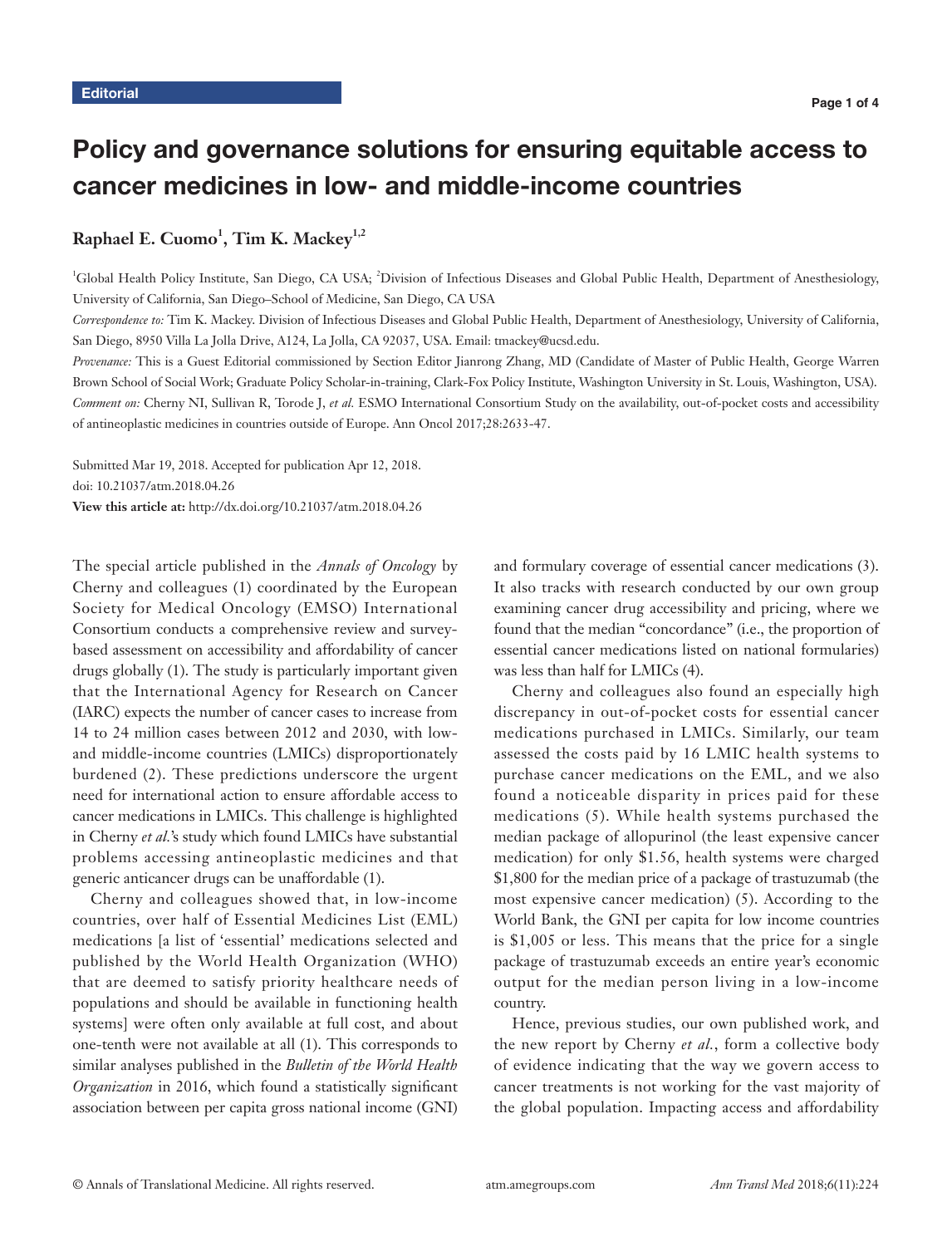to potentially life-saving and essential cancer medications are multiple factors including: formulary inclusion, health system budgeting and financing, healthcare insurance coverage and risk protection, patent and exclusivity status of drugs, supply chain and procurement issues, and trade and export challenges (6,7). This in turn can directly impact the quality of care and clinical outcomes for cancer patients, with negative effects (including increased morbidity and mortality) disproportionately borne by the poor, regardless of the income category of the country they live in (1). This includes high-income countries like the United States of America, where cancer drug pricing is a contentious public health and political issue (8).

# Global cancer governance solutions: a greater role for the IARC

Given the growing veracity of evidence pointing to a failure in cancer treatment access and affordability, what can be done from an international public policy perspective? Here, Cherny *et al.* highlight work being done by the United Nations and WHO on non-communicable diseases and cancer, the need to exercise flexibilities under the World Trade Organization trade-related aspects of intellectual property rights (TRIPS) agreement (including use of compulsory licenses by LMICs), global efforts to advocate for universal health coverage (UHC), and ESMO's own efforts to guide cancer drug inclusion on the WHO EML and conduct further research (9).

While these multi-stakeholder efforts are important, equally critical is exploring better ways to generate data that can characterize the specific challenges faced with access to cancer drugs that are driven by social determinants, geography, health policy, and commercial factors. For example, prior studies have relied on secondary data analysis and macro national-level economic indicators (3,4). Others, such as our study in *BMC Cancer*, utilized pricing data from a database managed by Management Sciences for Health, but has certain sampling limitations (5). The study by Cherny *et al.*, is a snap shot bounded by survey responses by practicing expert respondents in the field, but does not actually utilize published drug pricing data (1). Hence, a critical first step to better addressing this problem is advocating for policy mechanisms that increase the transparency and visibility of cancer drug pricing at the local, national, and regional level, while also identifying other indicators that impact procurement and accessibility.

Given this need, we first propose the expansion of the IARC's research mandate to encompass issues that more directly generate data and address the need for evidencebased policy making to improve treatment access for cancer patients. The IARC (an intergovernmental organization part of the WHO) has a history of compelling advances in cancer research (10). Additional research is urgently needed to better characterize cancer mediation pricing and to identify and propose solutions to overcome specific barriers to access. Furthermore, analyses are needed that use predictive modeling and other econometric techniques to aid the politico-economic community in understanding the relationship between money spent on cancer treatment programs and consequent impacts on the global burden of cancer. The IARC should be fully empowered to fulfill the aims of an expanded research portfolio that includes these much-needed analyses.

Second, armed with more robust pricing data, the IARC should spearhead evidence-based policy mechanisms that it can operationalize to reduce the cost and improve access to cancer drugs. This can include governance mechanisms like pooled procurement of cancer medications led by IARC. Pooled procurement has been used by other UN organs such as the UN Children's Fund (UNICEF), a UN specialized agency within the UN Development Group (UNDG), to acquire vaccinations for LMICs; the global health initiative UNITAID (that uses airline ticket levies to finance programs addressing HIV/AIDS, tuberculosis, and malaria) for developing countries; and the Global Fund to Fight AIDS, Tuberculosis and Malaria via a pooled procurement mechanism. This type of arrangement would allow the IARC to purchase EML cancer drugs from manufacturers on behalf of LMIC groups, thereby leveraging economies of scale in order to acquire a bulk order of medication at a lower price per unit. In fact, pooled procurement has been shown to lead to lower pricing and increased access when compared to other policy mechanisms, such as issuing compulsory licenses (11).

Third, under this expanded procurement role, the IARC would require additional financing. Hence, we propose that the IARC should be moved higher up the UN governance hierarchy, and also transforming its legal status into a UN specialized agency within the UNDG. If the IARC became part of this group as a specialized agency, it could benefit from being able to engage in greater financing, including fundraising activities. This expanded governance function might include negotiation with national governments, partnerships with philanthropic groups, and sponsorships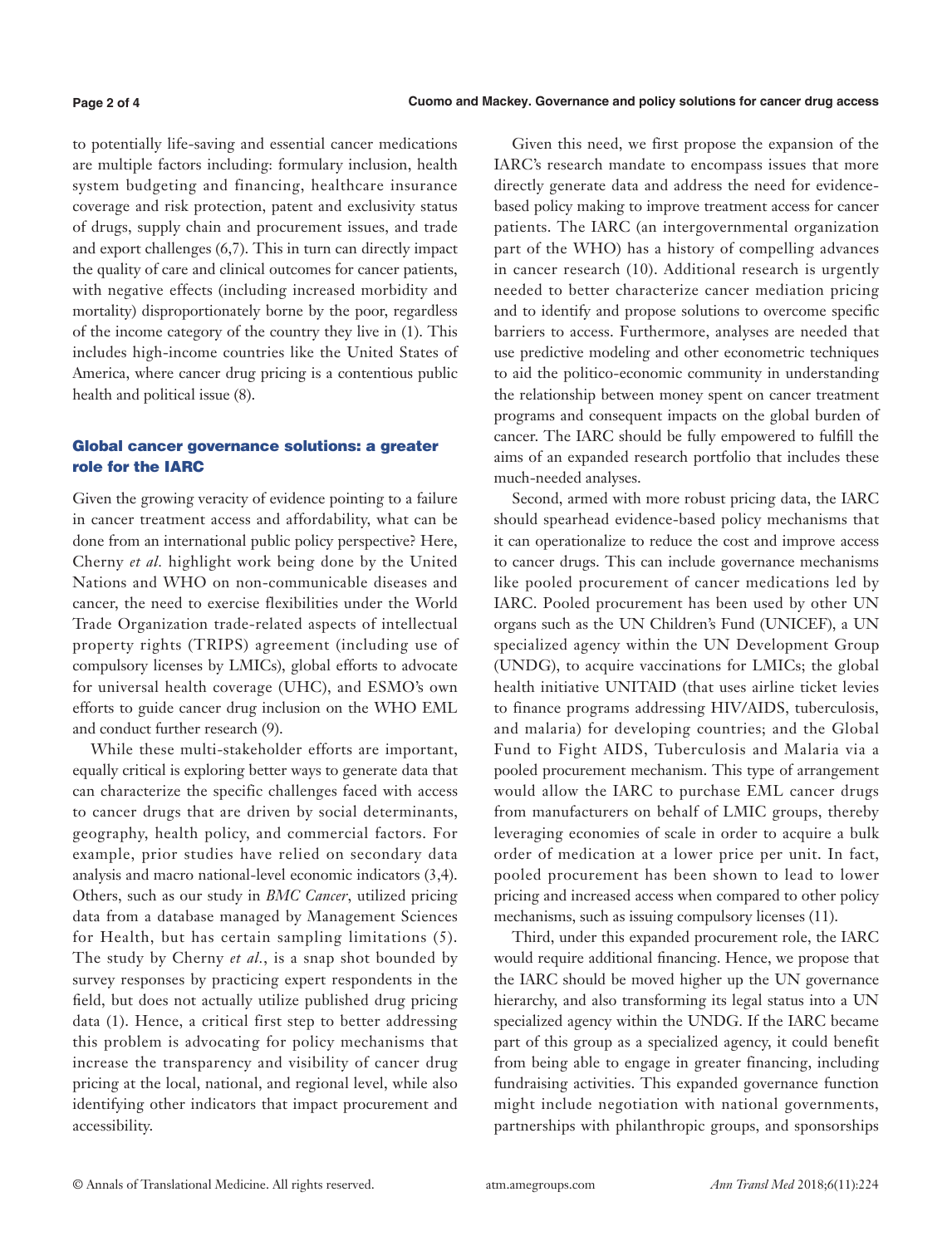#### **Annals of Translational Medicine, Vol 6, No 11 June 2018 Page 3 of 4**

with private organizations. Initial designation as a UN specialized agency (versus as a department of the WHO) has proven beneficial for the Joint UN Programme on HIV/AIDS (UNAIDS), which conducts a large scope of fundraising operations for its wide-ranging strategies to combat HIV/AIDS (12). These operations include bilateral commitments, private philanthropy, and partnership with non-governmental organizations.

### Conclusions

If a woman in a rural region of a low-income country were to be diagnosed with breast cancer, current policies appear to do little to ensure this woman will receive appropriate care, meaning a cancer diagnosis is often a death sentence with little hope for adequate treatment. Though addressing the fundamental challenges in access to medicines seems complex, progress in ensuring affordable and available treatment for antiretroviral therapy during the HIV/ AIDS epidemic is often touted as a successful political and advocacy case study in global health. For HIV/AIDS, UNAIDS was established in part to fill the gap in securing global financing, mobilizing advocacy, and improving access to treatment and has led to significant progress against HIV/AIDS in LMICs. Similarly, the policy proposals outlined here are meant to empower IARC to fill the gap in global treatment for cancer. Broadened versions of the policy proposals here may be warranted in order to adequately address insufficiencies in LMIC chemotherapy access. For example, the IARC could also be empowered to intervene in the supply chain management of chemotherapy, perhaps extending to the logistics of warehousing and distribution.

In summary, we believe that the IARC is well positioned to serve an enhanced role in global governance to better enable access to minimum standards of cancer treatment. In order to accomplish this mission effectively, the IARC should be expanded in three key ways: (I) broadening of its research portfolio to include analysis of medication pricing and access; (II) enabling the IARC to engage in pooled procurement for LMICs; and (III) expanding the IARC's mission, operational design, and financing by transforming it into a UN-specialized agency under UNDG membership. Though admittedly challenging, broad collaboration at a global level is a powerful tool that can resolve issues in cancer drug access desperately needed in order to ensure cancer does not further devastate populations in economically marginalized countries.

#### Acknowledgements

None.

#### Footnote

*Conflicts of Interest:* The authors have no conflicts of interest to declare.

#### **References**

- 1. Cherny NI, Sullivan R, Torode J, et al. ESMO International Consortium Study on the availability, out-of-pocket costs and accessibility of antineoplastic medicines in countries outside of Europe. Ann Oncol 2017;28:2633-47.
- 2. Stewart BW, Bray F, Forman D, et al. Cancer prevention as part of precision medicine: 'plenty to be done'. Carcinogenesis 2016;37:2-9.
- 3. Robertson J, Barr R, Shulman LN, et al. Essential medicines for cancer: WHO recommendations and national priorities. Bull World Health Organ 2016;94:735-42.
- 4. Cuomo RE, Mackey TK. The availability of essential cancer medication: An analysis of national formularies. J Cancer Policy 2017;12:49-54.
- 5. Cuomo RE, Seidman RL, Mackey TK. Country and regional variations in purchase prices for essential cancer medications. BMC Cancer 2017;17:566.
- 6. Mackey TK, Liang BA. Patent and exclusivity status of essential medicines for non-communicable disease. PLoS One 2012;7:e51022.
- 7. Shulman LN, Wagner CM, Barr R, et al. Proposing Essential Medicines to Treat Cancer: Methodologies, Processes, and Outcomes. J Clin Oncol 2016;34:69-75.
- 8. Prasad V, De Jesús K, Mailankody S. The high price of anticancer drugs: origins, implications, barriers, solutions. Nat Rev Clin Oncol 2017;14:381-90.
- 9. Bognar CL, Bychkovsky BL, Lopes GL Jr. Compulsory Licenses for Cancer Drugs: Does Circumventing Patent Rights Improve Access to Oncology Medications? J Glob Oncol 2016;2:292-301.
- 10. IARC. International Agency for Research on Cancer: The First 50 Years, 1965-2015. Available online: http://www. iarc.fr/en/publications/books/iarc50/